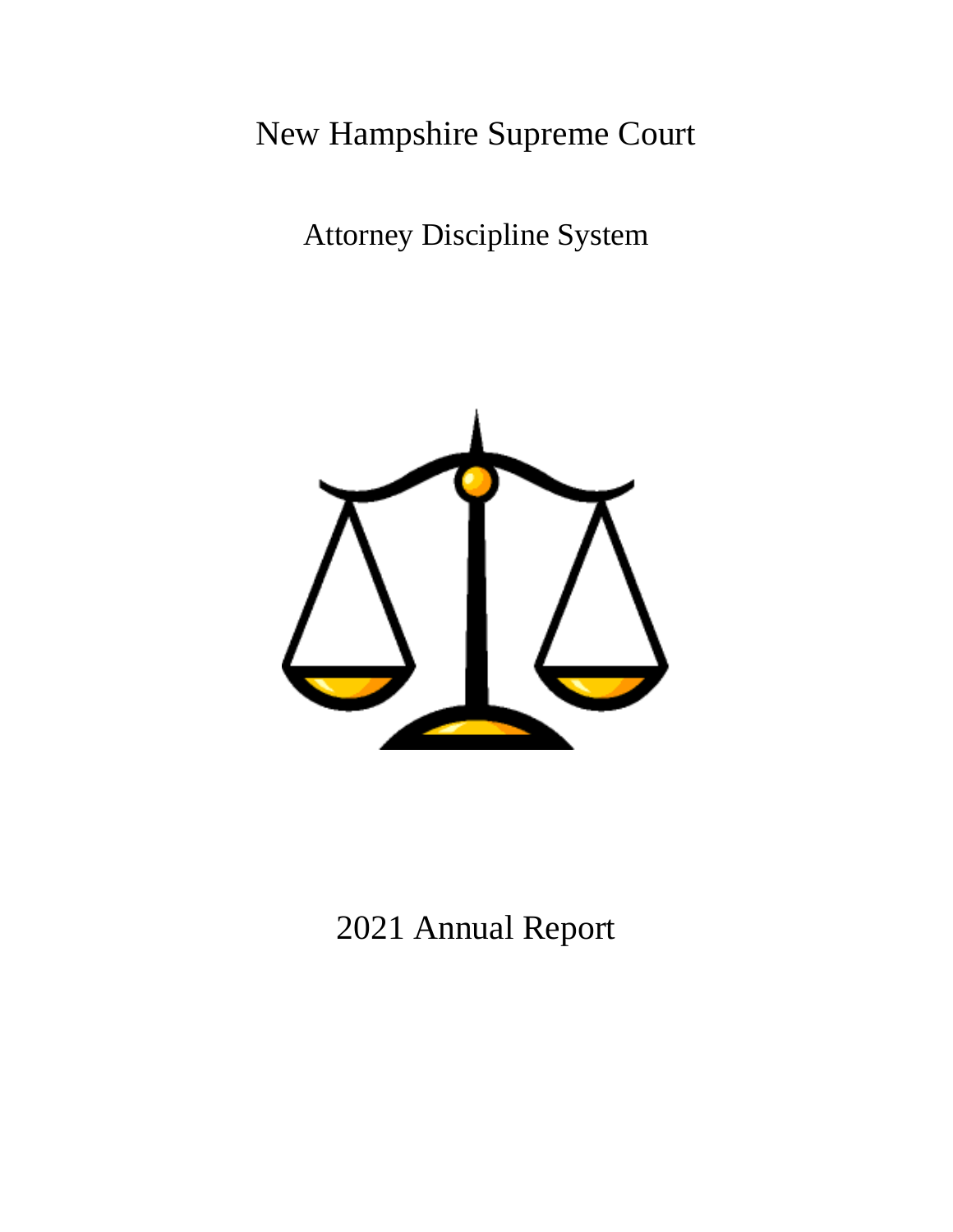#### **I. OVERVIEW**

In 2021, the Attorney Discipline Office (ADO) consisted of five attorneys, one paralegal, three legal assistants, and one part-time bookkeeper. Additionally, 36 attorney volunteers and 20 lay-member volunteers participated in the three committees that process attorney discipline complaints: Complaint Screening Committee (CSC), Hearings Committee (HC) and Professional Conduct Committee (PCC).

Brian R. Moushegian (BRM) continued to serve as General Counsel with Mark P. Cornell (MPC) serving as the Deputy General Counsel and Andrea Q. Labonte (AQL) serving as the Assistant General Counsel. They are referred to collectively as General Counsel or GC in this report. Sara S. Greene (SSG) and Elizabeth M. Murphy (EMM) continued to serve as Disciplinary Counsel and Assistant Disciplinary Counsel, respectively. They are referred to collectively in this report as Disciplinary Counsel or DC.

## **II. ATTORNEY DISCIPLINE OFFICE OPERATIONS**

#### A. Informal Proceedings

The rules and procedures that govern the attorney discipline system are set forth in Supreme Court Rules 37 and 37A. Grievances must be filed under oath and must certify that a copy has been sent to the attorney against whom the grievance was filed. Upon request, the ADO sends potential grievants the forms that fulfill those requirements. There is no form for the grievance itself. Some grievants obtain the forms from the ADO website, www.nhattyreg.org. Referrals are received from attorneys who are complying with their obligation under Rule of Professional Conduct (Rule) 8.3, and from judges, marital masters and court clerks who bring attorney behavior to the ADO's attention. In addition, the ADO receives a copy of each Overdraft Notice (ODN) that banking institutions send to attorneys or firms holding Client Trust Accounts, and a copy of lawsuits that are filed against attorneys. On March 13, 2020 the Governor declared a State of Emergency and closed all State Offices to the public. The New Hampshire Supreme Court subsequently issued a series of emergency orders closing the ADO to the public. In these orders, the court allowed grievances to be filed online through the ADO website. The ADO continues to receive grievances through the website. In total, the ADO received 174 grievances, ODNs and referrals in 2021.

General Counsel conduct an initial review of the grievances to determine if they should be docketed. After reviewing the 174 matters received in 2021, and the grievances remaining from 2020, 21 grievances were docketed as complaints requiring further investigation. One other case was docketed as a complaint later, after the CSC granted requests for reconsideration. General Counsel non-docketed 147 of the remaining grievances received and pending. Non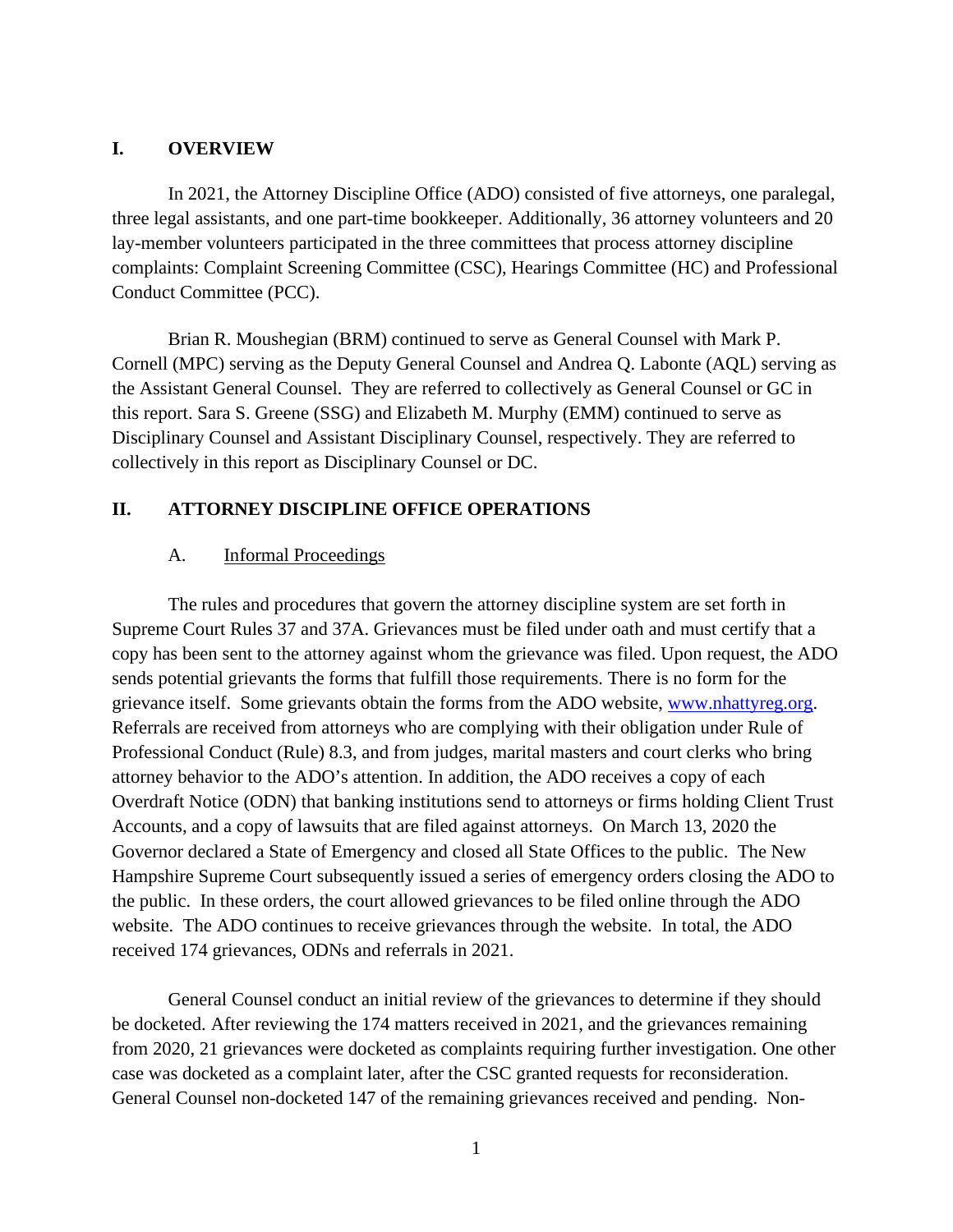docketed grievances do not appear on attorneys' discipline records and are not indexed. After two years, they are destroyed. $<sup>1</sup>$ </sup>

After a case is docketed, grievances are called complaints. All docketed cases are indexed and, once they reach certain procedural milestones, are available to the public at the ADO. The respondent (attorney) is required to answer the complaint after docketing. General Counsel gathers sufficient information pertinent to the conduct in question in order to dismiss the matter, forward the matter to DC for further action, or report to the Complaint Screening Committee. By rule, the work product and reports, as well as the deliberations of the CSC, are not public.

The CSC is comprised of five attorneys and four lay members appointed by the Supreme Court. The CSC met 11 times in 2021. Hon. Peter H. Fauver served as CSC Chair in 2021 and Peter J. Kiriakoutsos, CPA, served as Vice-Chair.

The CSC is tasked with considering and acting on requests for reconsideration of General Counsel's decisions not to docket grievances. Out of the 147 grievances non-docketed in 2021, and five grievances non-docketed in late 2020, the CSC reviewed 46 requests for reconsideration. Four requests for reconsideration on non-docketed matters were granted. One reconsidered matter was docketed for further investigation, while the CSC offered diversion in the other three matters. Those matters were dismissed at the completion of the diversion. When the CSC denies a request for reconsideration of GC's non-docket decision, the matter is closed. See *Petition of Sanjeev Lath, et. al.*, 169 NH 616 (2017) (Grievants do not have standing to appeal the CSC's decision to uphold a non-docket decision.)

The CSC also considers the reports of General Counsel's investigation of docketed complaints. In 2021, the CSC referred 12 docketed cases to Disciplinary Counsel for further action, finding that there was a reasonable likelihood that a hearing panel could find clear and convincing evidence of a violation of the Rules of Professional Conduct. The CSC dismissed four docketed cases with a finding of no professional misconduct, with one of the dismissals occurring after completion of a diversion.

## B. Formal Proceedings

When a matter is referred to Disciplinary Counsel (DC), it is carefully reviewed to determine what best serves the goals of the discipline process, namely protecting the public and preserving the integrity of the legal profession. As part of the assessment, DC generally meets

 $<sup>1</sup>$  As a result of the ADO offices being closed to the public and a pending request from a member of the public to</sup> review these files, the ADO had temporarily suspended destruction of these files. The ADO resumed the destruction of files in September 2021.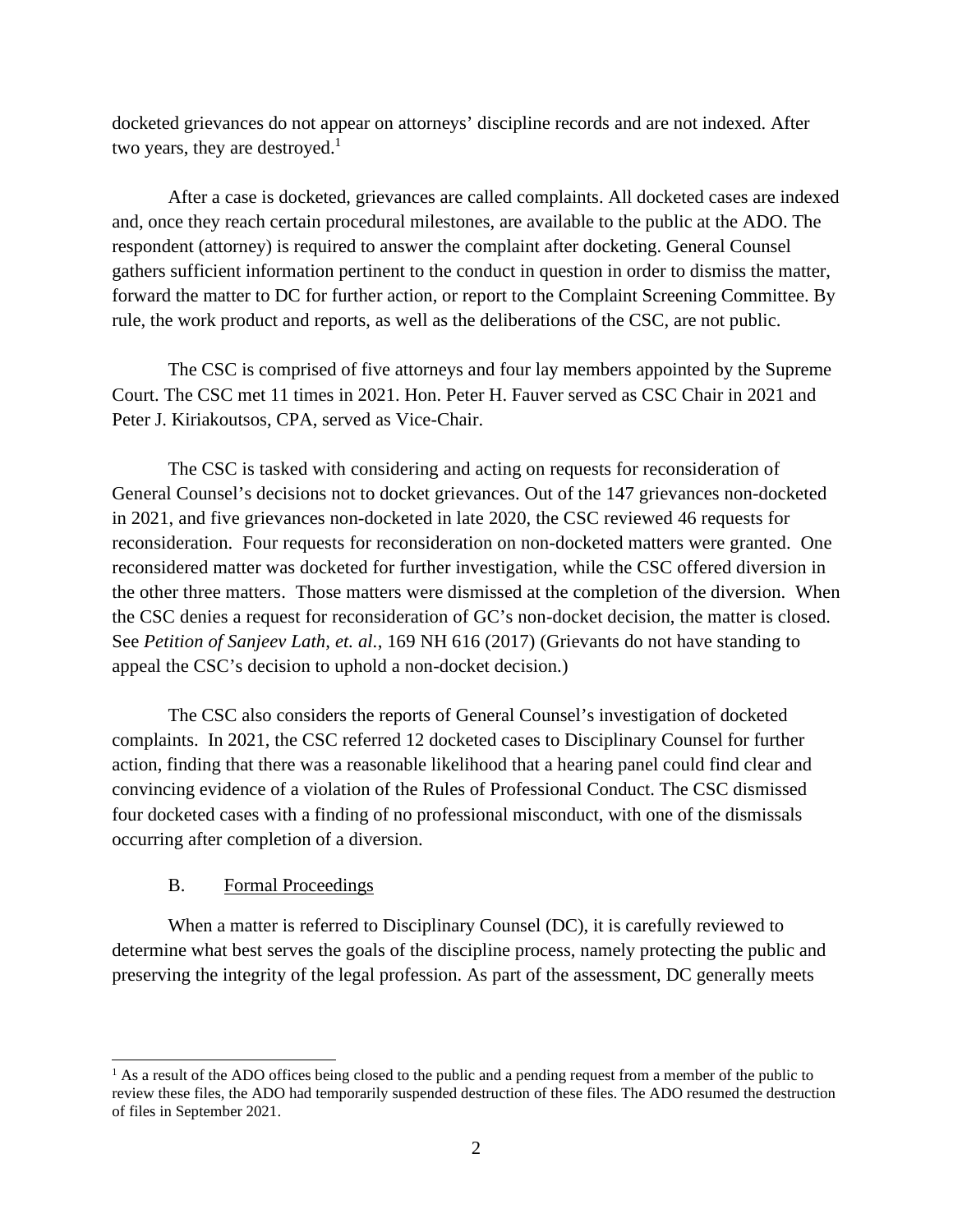with respondents, their counsel, witnesses (including the complainants), and New Hampshire Lawyers Assistance Program (NH LAP) representatives if issues of mental health or substance abuse are present. DC also gathers documentation from courts, banks, and third parties, as well as from the respondent.

If DC determines after her investigation that there is not a likelihood of clear and convincing evidence of a Rule violation, she files a Motion to Dismiss with the PCC. DC filed one motion to dismiss a case that had been referred by the CSC, where DC determined there was not clear and convincing evidence of a Rule violation.

When DC concludes there is sufficient evidence to prosecute a matter, she prepares a Notice of Charges (NOC) and requests the appointment of a Hearing Panel by the Hearings Committee Chair. When a NOC is issued, the file becomes public. In 2021, DC issued two Notices of Charges involving two attorneys. One attorney had three matters that were consolidated in 2021 which resulted in two Notices of Charges issued against him for a total of three docketed matters.

In lieu of a contested hearing, Respondents and Disciplinary Counsel may stipulate to all or part of the facts, rule violations, and sanction. Disciplinary Counsel negotiated one stipulation to facts and rules involving two matters and requested that a hearing panel be appointed to decide the sanction*.* In three cases, the respondents signed stipulations as to facts, rule violations, and sanction *prior to* the issuance of a NOC, and the cases were considered directly by the PCC instead of proceeding to a hearing. There was one attorney that requested she be allowed to resign while under investigation, which was forwarded to the PCC. Disciplinary Counsel requested Diversion in two cases.

At the hearings level, DC participated in seven pre-hearing conferences and nine days of hearings on the merits involving three separate matters. DC also participated in one hearing on sanction after a hearing panel found a rule violation after the respondent defaulted and did not participate in the merits hearing.

The Hearings Committee Chair, Attorney Philip H. Utter, appoints Hearing Panels from members of the Committee, which is comprised of three attorney members and two lay members. Although a Hearing Panel quorum consists of two attorneys and one non-attorney, the Chair generally appoints three attorneys and two non-attorneys to each panel. After hearing evidence in a contested hearing or reviewing stipulations that are filed after a NOC is issued, the Hearing Panel submits a written report to the PCC, making findings of fact by clear and convincing evidence; issuing rulings of law, *i.e.*, which Rules were violated; and making recommendations as to sanction. These reports are public.

The final outcome of a case is the responsibility of the PCC, subject to approval by the Supreme Court (Court) as described below. The PCC, which is comprised of eight attorney members and four lay members, met five times in 2021. The PCC Chair is Attorney David M.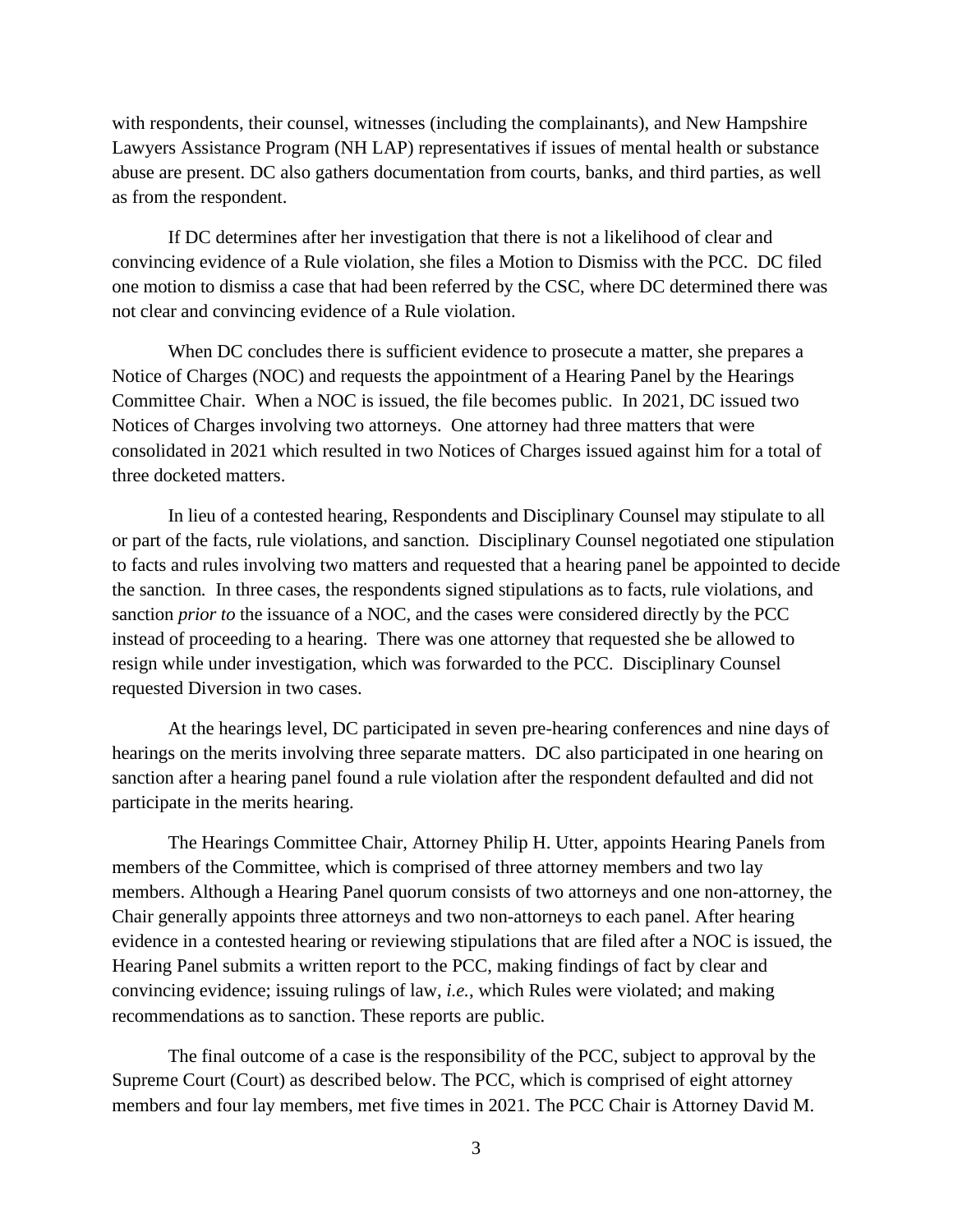Rothstein; the Vice-Chairs are Attorney Heather E. Krans and lay member Elaine Holden. By Court Rule, the New Hampshire Bar Association Vice President serves on the PCC during his or her term as Vice President. Attorney Sandra L. Cabrera completed her term on the PCC on July 31, 2021. Bar Vice President Attorney Jonathan M. Eck started his term on the PCC on August 1, 2021.

The PCC has the power and authority to accept diversion agreements, approve stipulations, issue protective orders, dismiss matters, and issue reprimands, public censures or suspensions not exceeding six months. In 2021 the PCC issued protective orders in four matters and denied one request for a protective order. In addition, the PCC denied one motion to terminate proceedings and annulled one matter. The PCC considers Hearing Panel Reports, as well as the entire record, in disciplinary matters. In some cases, it hears oral arguments as to whether the Hearing Panel's recommendations should be affirmed and determines whether there is clear and convincing evidence of violations of the Rules of Professional Conduct.

The PCC dismissed one case at the request of DC, closed one case without prejudice, approved two diversion agreements, issued six Public Censures (three were reciprocal discipline) and issued one stayed six-month suspension in 2021. When the PCC determines that a sanction greater than a six-month suspension is warranted, it submits its recommendation to the Supreme Court. During 2021, the Committee submitted two recommendations for disbarment on two lawyers, and one recommendation to deny a resignation request.

Some outcomes determined by the PCC or the Court involve monitoring the respondent attorney for a time certain following the resolution of a case. Among their other responsibilities, Disciplinary Counsel and staff track compliance with CLE requirements, office management improvement parameters, mental health therapy, and substance abuse treatment, and alert the PCC to any non-compliance with the terms of the conditions.

## **III. THE STATISTICS**

As of January 1, 2022, there were 21 grievances and 28 docketed complaints pending at the ADO. One grievance in which the grievant filed a request for reconsideration was pending with the CSC at the end of the year.

Of the docketed complaints, two were in the investigation stage with General Counsel, eleven cases were pending with Disciplinary Counsel, five cases were pending with the Hearings Committee, three cases involving two lawyers were pending with the Supreme Court and seven docketed cases were being monitored by the ADO for compliance with conditions in previous orders issued or as part of a diversion.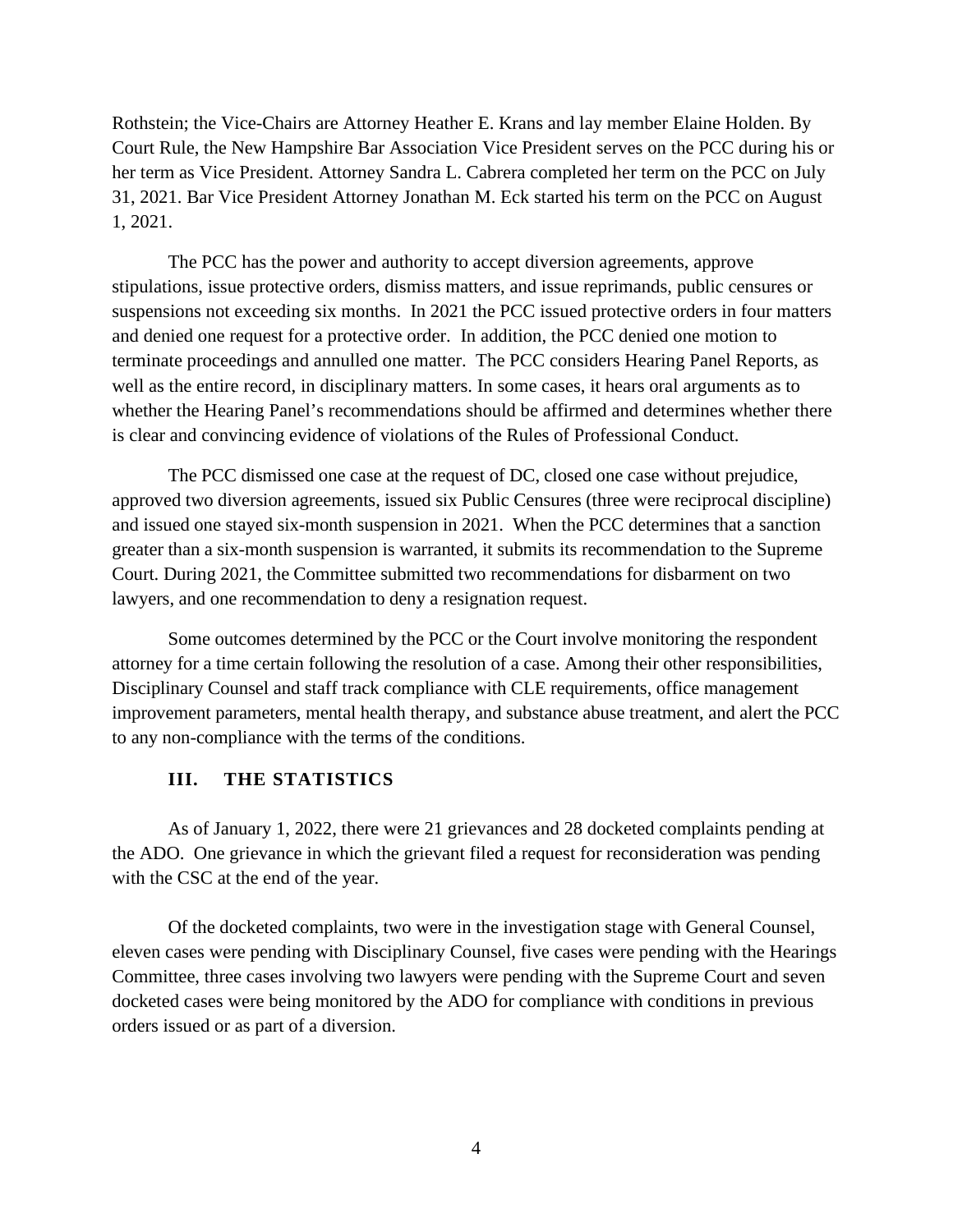**Figure A** illustrates the types of underlying legal matters giving rise to docketed complaints in the past three years.

| <b>Underlying Legal Matters</b>        | 2021<br>Percentage<br>Percentage |         | Percentage |         |  |
|----------------------------------------|----------------------------------|---------|------------|---------|--|
|                                        |                                  | in 2021 | in 2020    | in 2019 |  |
| <b>Family Law</b>                      | 3                                | 14.3%   | 18.2%      | 37%     |  |
| Civil Suit/Litigation                  |                                  | 4.8%    | 18.2%      | 27%     |  |
| Criminal                               | 3                                | 14.3%   | 9.1%       | 7%      |  |
| <b>Trust Account Issues</b>            | $\overline{0}$                   | 0%      | 0%         | 7%      |  |
| Patent/Trademark Law                   | $\overline{0}$                   | 0%      | 13.6%      | 7%      |  |
| <b>Overdraft Notification</b>          | $\overline{0}$                   | 0%      | 0%         | 3%      |  |
| Probate/Estate Planning                | 3                                | 14.3%   | 13.6%      | 3%      |  |
| Real Estate/Loan Modification          | $\overline{2}$                   | 9.5%    | 4.5%       | 3%      |  |
| <b>Bankruptcy</b>                      | $\overline{0}$                   | 0%      | 0%         | 3%      |  |
| Other                                  | 3                                | 14.3%   | 9.1%       | 3%      |  |
| <b>Employment/Workers Compensation</b> |                                  | 4.8%    | 0%         | 0%      |  |
| Personal Injury                        | $\overline{2}$                   | 9.5%    | 0%         | 0%      |  |
| <b>Collection/Consumer Protection</b>  |                                  | 4.8%    | 0%         | 0%      |  |
| Unauthorized Practice of Law           | $\overline{0}$                   | 0%      | 4.5%       | 0%      |  |
| Criminal Charge against Attorney       | 1                                | 4.8%    | 0%         | 0%      |  |
| Landlord/Tennant                       | 1                                | 4.8%    | 9.1%       | 0%      |  |
| <b>Total</b>                           | 21                               |         |            |         |  |

FIGURE A

**Figure B** shows the distribution of the sources of the matters docketed in 2021. Referrals from clients remained the most common source of complaints in 2021.

| <b>Docketed Complaint Filed By</b> | 2021     | Percentage | Percentage | Percentage |  |
|------------------------------------|----------|------------|------------|------------|--|
|                                    |          | In 2021    | in 2020    | in 2019    |  |
| Client                             | 6        | 28.6%      | 33.3%      | 23%        |  |
| <b>Opposing Party</b>              | 6        | 28.6%      | 23.8%      | 20%        |  |
| <b>Court Referral</b>              | 3        | 14.3%      | 19.0%      | 20%        |  |
| <b>Attorney Referral</b>           | 3        | 14.3%      | 14.3%      | 13%        |  |
| Self-report                        | 1        | 4.8%       | 4.8%       | 10%        |  |
| <b>ADO</b> Generated               |          | 4.8%       | 0%         | 7%         |  |
| <b>Bank Referral/ODN</b>           | $\Omega$ | $0\%$      | 0%         | 4.8%       |  |
| Other                              | 1        | 4.8%       | 4.8%       | 3.5%       |  |
| <b>Total</b>                       | 21       |            |            |            |  |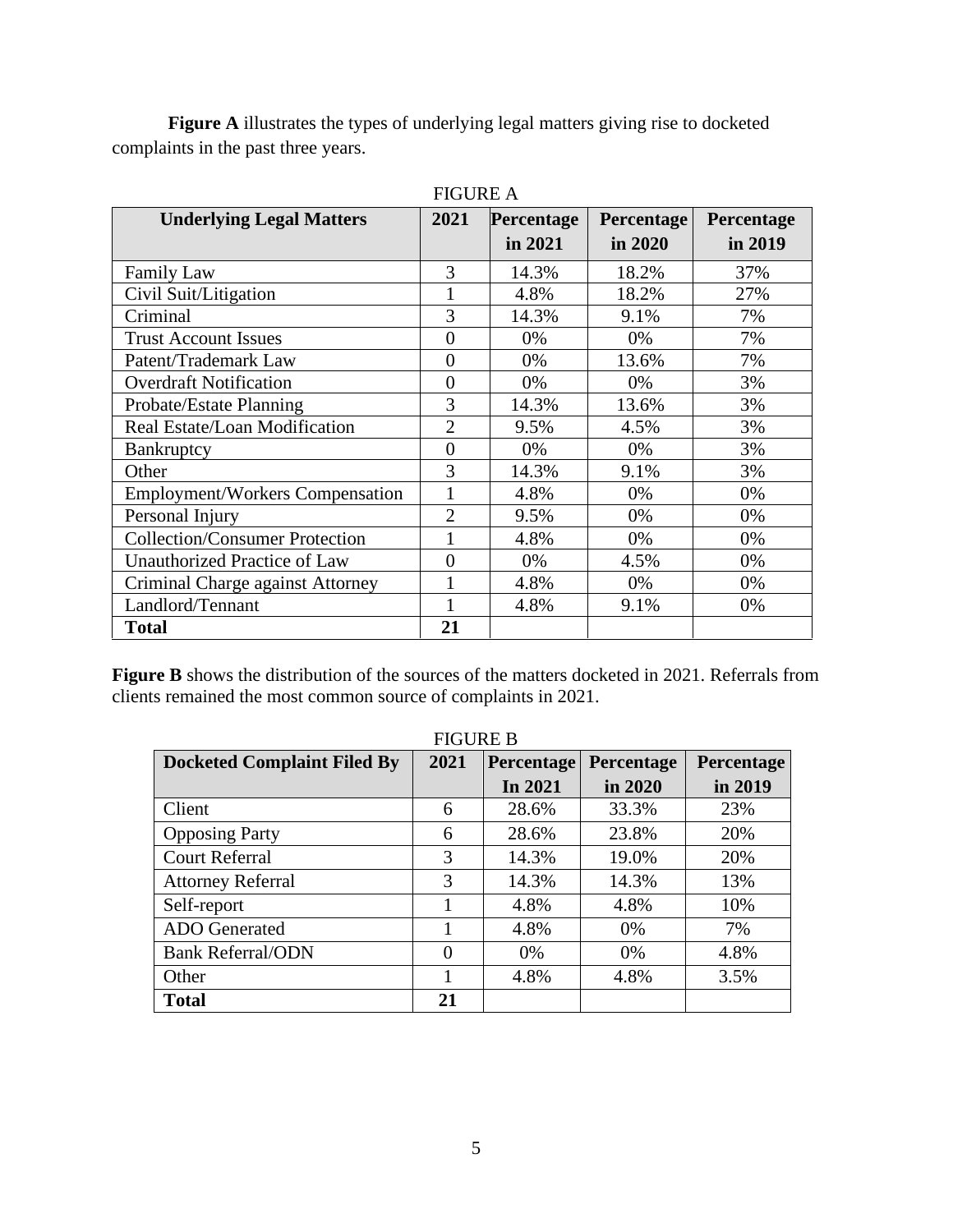Figure C shows the number of years the respondent was admitted to practice in New Hampshire at the time the complaint was docketed.

|                             | 2021                  | <b>Percentage Percentage</b> |         | Percentage |
|-----------------------------|-----------------------|------------------------------|---------|------------|
|                             |                       | in 2021                      | in 2020 | in 2019    |
| $1 - 5$ years in practice   | 0                     | $0\%$                        | 11.8%   | 14%        |
| $6 - 10$ years in practice  |                       | 5.6%                         | 5.9%    | 5%         |
| $11 - 15$ years in practice | 3                     | 16.7%                        | 17.6%   | 14%        |
| $16 - 20$ years in practice | $\overline{2}$        | 11.1%                        | 23.5%   | 5%         |
| $21 - 25$ years in practice | $\mathcal{D}_{\cdot}$ | 11.1%                        | 5.9%    | 19%        |
| $26 - 30$ years in practice |                       | 5.6%                         | $0\%$   | 5%         |
| $31 - 35$ years in practice | 7                     | 38.9%                        | 23.5%   | 19%        |
| $36+$ years in practice     | 2                     | 11.1%                        | 11.8%   | 19%        |
| <b>Total Attorneys</b>      | 18                    |                              |         |            |

| FIGURE C |
|----------|
|----------|

\*One attorney had two cases docketed against him, but is only counted once. \*\* Another attorney had 3 cases docketed against them, but is only counted

once.

The CSC considered 63 matters in 2021 with the outcomes shown in **Figure D**.

#### FIGURE D

|                                                      | 2021 | 2020 | 2019 |
|------------------------------------------------------|------|------|------|
| Requests to Reconsider Matters Not Docketed (denied) | 42   | 40   | 34   |
| Matters Docketed upon Reconsideration of Non-docket  |      |      |      |
| Requests to Reconsider CSC Dismissals (denied)       |      |      |      |
| Matters Referred to Disciplinary Counsel             | 12   | 13   | 18   |
| Dismissals with no Professional Misconduct           | 3    |      |      |
| <b>Diversion Proposed</b>                            | 4    |      |      |
| Diversion Completed, Case Closed                     | 3    |      |      |
| <b>Total</b>                                         | 66   | 68   |      |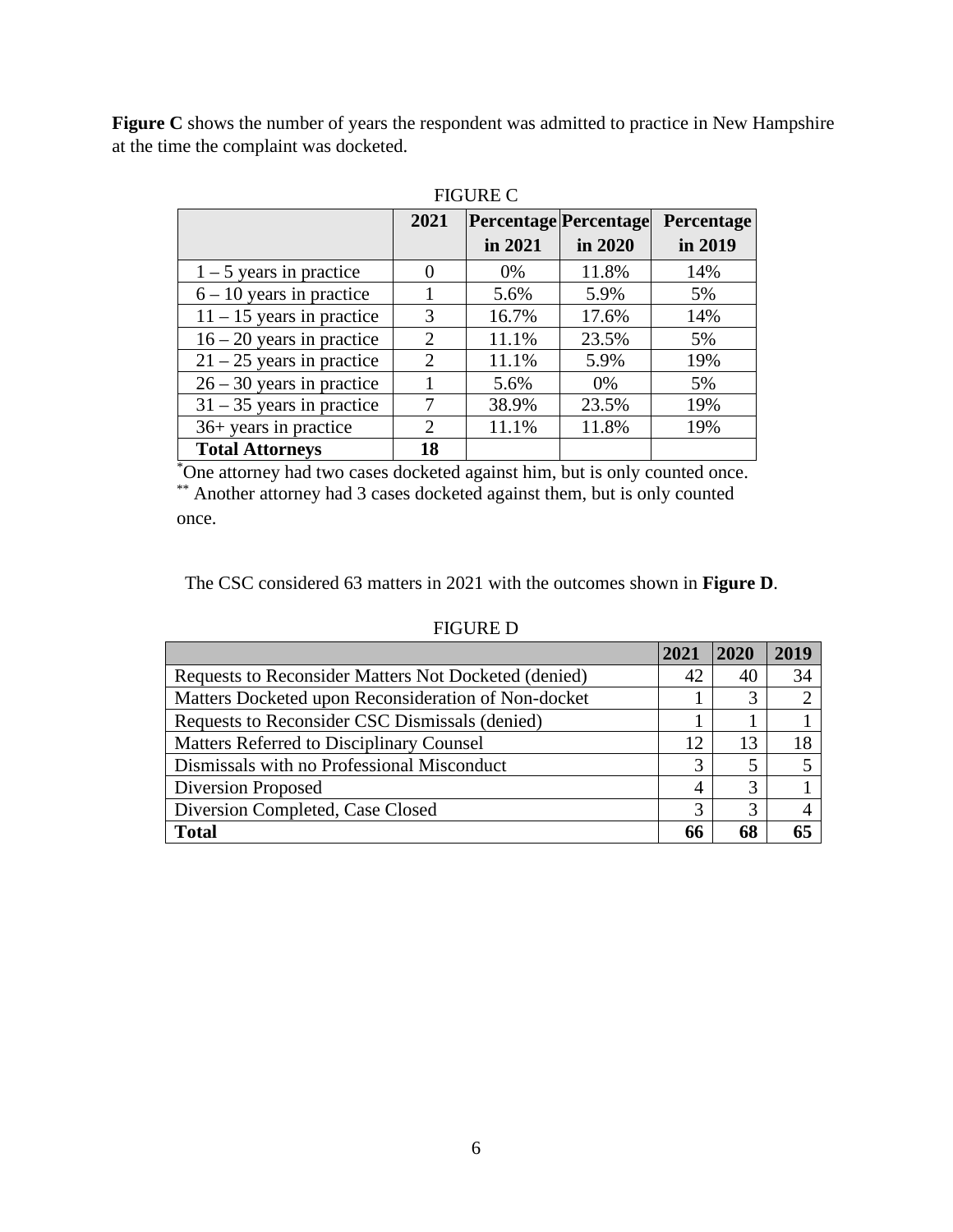**Figure E** is a listing of the Rules of Professional Conduct violations found in 2021. Some matters resulted in multiple Rule violations and two lawyers had discipline imposed in three and six different complaints respectively. These complaints were consolidated. All matters necessarily also include a violation of Rule 8.4(a).

|                                                        | 2021             | 2020             | 2019             |
|--------------------------------------------------------|------------------|------------------|------------------|
| Rule 1: Client-Lawyer Relationship                     |                  |                  |                  |
| 1.1<br>Competence                                      | 5                | 8                | 5                |
| Scope of Representation<br>1.2                         | 3                | 1                | 1                |
| 1.3<br>Diligence                                       | $\overline{4}$   | 8                | 3                |
| Communication<br>1.4                                   | $\overline{4}$   | 7                | 3                |
| 1.5<br>Fees                                            | $\boldsymbol{0}$ | 1                | $\overline{2}$   |
| Confidentiality<br>1.6                                 | $\overline{0}$   | $\overline{0}$   | 1                |
| Conflict<br>1.7                                        | $\boldsymbol{0}$ | $\boldsymbol{0}$ | 1                |
| Other Conflict<br>1.8                                  | $\boldsymbol{0}$ | $\mathbf{1}$     | 1                |
| Conflict - Former Client<br>1.9                        | $\overline{0}$   | $\overline{0}$   | $\overline{0}$   |
| 1.14 Client with Diminished Capacity                   | $\boldsymbol{0}$ | $\overline{0}$   | $\overline{0}$   |
| 1.15 Safekeeping Property                              | $\boldsymbol{0}$ | 6                | 9                |
| 1.16 Terminate Relationship with Client                | 3                | $\overline{4}$   | $\overline{0}$   |
| 1.19 Disclosure of Information to the Client           | $\boldsymbol{0}$ | $\overline{0}$   | $\overline{0}$   |
| Rule 3: Advocate                                       |                  |                  |                  |
| Meritorious Claims and Contentions<br>3.1              | 1                | 0                | $\overline{2}$   |
| <b>Expediting Litigation</b><br>3.2                    | $\overline{0}$   | $\overline{0}$   | $\boldsymbol{0}$ |
| 3.3<br><b>Candor to Court</b>                          | $\overline{0}$   | 6                | 3                |
| 3.4<br><b>Fairness to Opposing Party</b>               | 1                | 6                | $\overline{2}$   |
| 3.5<br>Impartiality and Decorum of the Tribunal        | $\overline{0}$   | 1                | 1                |
| Rule 4: Transactions with Persons other than Clients   |                  |                  |                  |
| Truthfulness in Statements to Others<br>4.1            | $\boldsymbol{0}$ | $\theta$         | 1                |
| 4.2<br>Communication with Person Represented by        | $\mathbf{1}$     | $\overline{0}$   | $\overline{0}$   |
| Counsel                                                |                  |                  |                  |
| Rule 5: Law Firms and Associations                     |                  |                  |                  |
| 5.3 Responsibilities Regarding Non-lawyer Assistants   | $\boldsymbol{0}$ | 1                | 1                |
| 5.4 Professional Independence of a Lawyer              | $\overline{0}$   | $\overline{0}$   | $\overline{0}$   |
| 5.5(a) Unauthorized Practice                           | $\theta$         | 1                | $\overline{2}$   |
| Rule 8: Integrity of the Profession                    |                  |                  |                  |
| 8.1(a) False Statement of Material Fact                | $\overline{4}$   | $\overline{0}$   | $\boldsymbol{0}$ |
| 8.1(b) Failure to Correct a Misapprehension            | $\boldsymbol{0}$ | 1                | 1                |
| 8.1(c) Failure to Attend Disciplinary Hearing          | $\overline{0}$   | 9                | $\overline{0}$   |
| 8.4(b) Criminal Act                                    | $\boldsymbol{0}$ | $\boldsymbol{0}$ | 1                |
| 8.4(c) Dishonesty, Fraud, Deceit, or Misrepresentation | $\boldsymbol{0}$ | 1                | 4                |
| 8.4(d) Influence of Government Official                | $\boldsymbol{0}$ | $\boldsymbol{0}$ | $\boldsymbol{0}$ |
| Supreme Court Rule 50                                  | $\overline{0}$   | 3                | 6                |
| <b>Total Violations</b>                                | 25               | 65               | 50               |

#### FIGURE E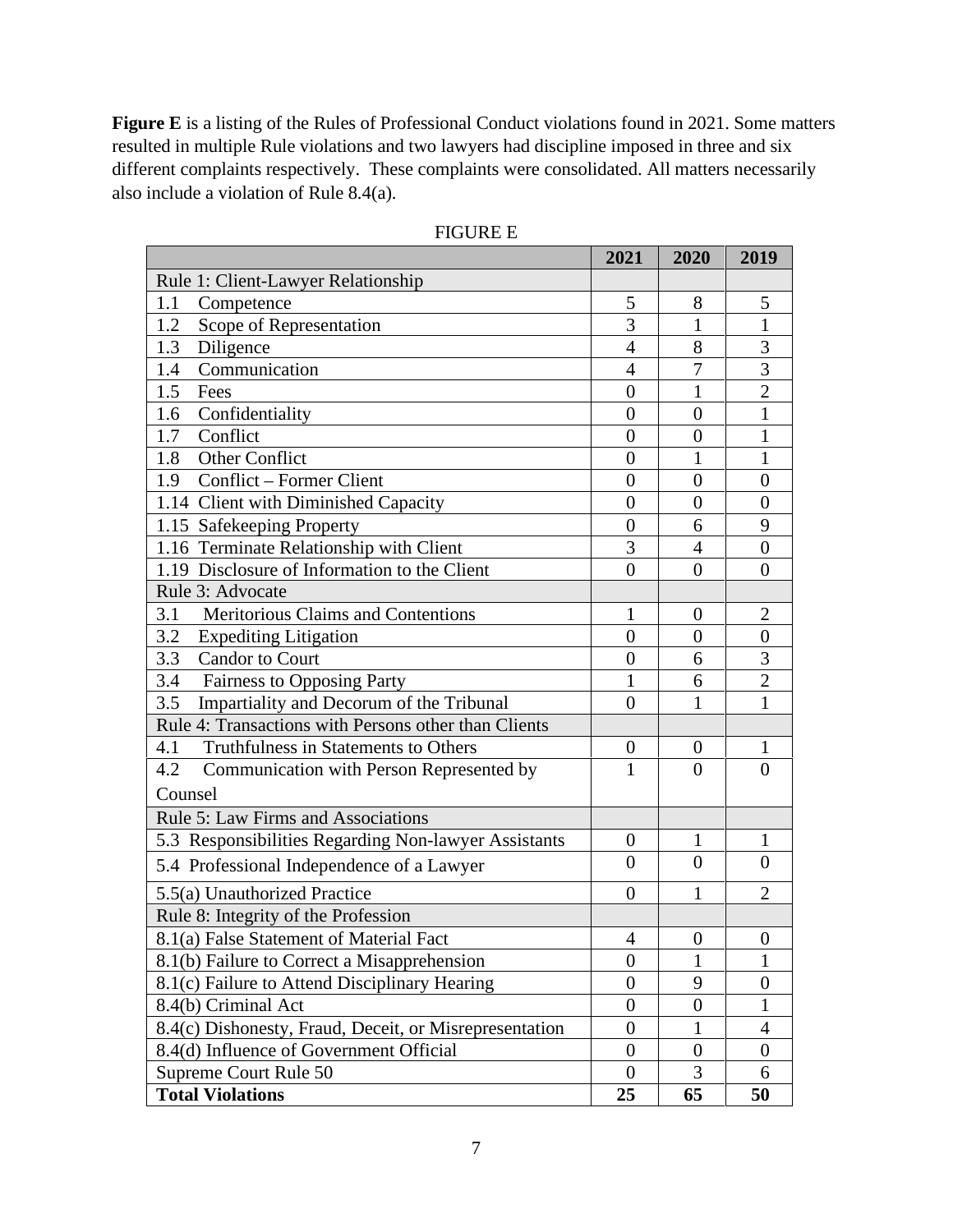The PCC made the determinations and findings shown in **Figure F**. The PCC considers the Rule(s) violated, and balances mitigating and aggravating factors, when deciding the outcome of a case. If an attorney had findings in multiple docketed matters, he/she is only counted once. Requests for reciprocal discipline are now handled directly by the Supreme Court.

|                                                                  | 2021             | 2020           | 2019             |
|------------------------------------------------------------------|------------------|----------------|------------------|
| Closed Without Prejudice                                         | 1                | $\overline{0}$ | 2                |
| Dismissal                                                        | 1                | 3              | $\overline{2}$   |
| Remand Case to Hearing Panel for Sanction Hearing                | $\overline{0}$   | $\overline{0}$ | $\overline{0}$   |
| Reject Stipulation and Remand Case to Disciplinary Counsel       | $\overline{0}$   | $\overline{0}$ | $\overline{2}$   |
| Approved Diversion by Agreement                                  | $\overline{2}$   | $\overline{0}$ | 1                |
| Rejected Diversion by Agreement                                  | $\overline{0}$   | 1              | 1                |
| Approved Stipulation to Facts, Rules and Reprimand               | $\overline{0}$   | $\overline{2}$ | 6                |
| Approved Stipulation to Facts, Rules and Public Censure          | 3                | $\overline{0}$ | $\overline{0}$   |
| Approved Stipulation to Facts, Rules and Public Censure Stayed   | $\overline{0}$   | $\overline{0}$ | $\mathbf{1}$     |
| Approved Stipulation to Facts, Rules and 6 Mo. Suspension Stayed | 1                | $\overline{0}$ | $\overline{0}$   |
| Approved Stipulation to Facts, Rules and 1 Yr. Suspension        | $\overline{0}$   | $\mathbf{1}$   | $\overline{0}$   |
| Approved Stipulation to Facts, Rules and 1 Yr. Suspension Stayed | $\boldsymbol{0}$ | $\mathbf{1}$   | $\boldsymbol{0}$ |
| Approved Stipulation to Facts, Rules and 2 Yr. Suspension        | $\overline{0}$   | $\overline{0}$ | 1                |
| Approved Stipulation to Facts, Rules and 2 Yr. Suspension Stayed | $\overline{0}$   | $\overline{0}$ | $\mathbf{1}$     |
| Approved Stipulation to Facts, Rules and 3 Yr. Suspension        | $\boldsymbol{0}$ | $\overline{0}$ | $\overline{0}$   |
| Approved Stipulation to Facts, Rules and Disbarment              | 1                | $\theta$       | 1                |
| Sanction issued after Motion to Impose Stayed Sanction:          |                  |                |                  |
| Reprimand                                                        | $\Omega$         | $\Omega$       |                  |
| 3 Mo. Suspension Stayed                                          | $\boldsymbol{0}$ | 0              | 1                |
| 6 Mo. Suspension                                                 | $\theta$         | 0              | $\theta$         |
| <b>Recommend Disbarment</b>                                      | $\theta$         | $\overline{0}$ | 0                |
| Sanction issued after a Hearing:                                 |                  |                |                  |
| Reprimand                                                        | $\overline{0}$   | 1              |                  |
| <b>Public Censure</b>                                            | $\theta$         | 0              | 1                |
| 6 Mo. Suspension                                                 | $\theta$         | 0              | 0                |
| Recommend 1 yr. Suspension                                       | $\theta$         |                |                  |
| Recommend 2 yr. Suspension                                       | $\overline{0}$   | 0              |                  |
| Recommend 3 yr. Suspension                                       | $\overline{0}$   | $\theta$       |                  |
| <b>Recommend Disbarment</b>                                      | 1                | 3              | $\overline{0}$   |
| Recommendation to Approve Request to Resign Under Discipline     | $\overline{0}$   | $\overline{0}$ | $\mathbf{1}$     |
| Recommendation to Deny Request to Resign Under Discipline        |                  | $\mathbf{1}$   | $\boldsymbol{0}$ |
| <b>Grant Motion for Protective Order</b>                         |                  | 3              | $\overline{2}$   |
| Deny Motion for Protective Order                                 | 1                | $\overline{2}$ | 1                |
| Deny Motion to Terminate Proceedings                             | $\overline{2}$   | 1              | $\overline{0}$   |
| <b>Grant Motion for Alternate Service</b>                        | $\overline{0}$   | $\theta$       | 1                |
| Deny Request for Reconsideration                                 | $\boldsymbol{0}$ | $\overline{2}$ | 1                |
| <b>Extension of Stayed Sanction</b>                              | $\overline{0}$   | $\overline{0}$ | $\overline{0}$   |

#### FIGURE F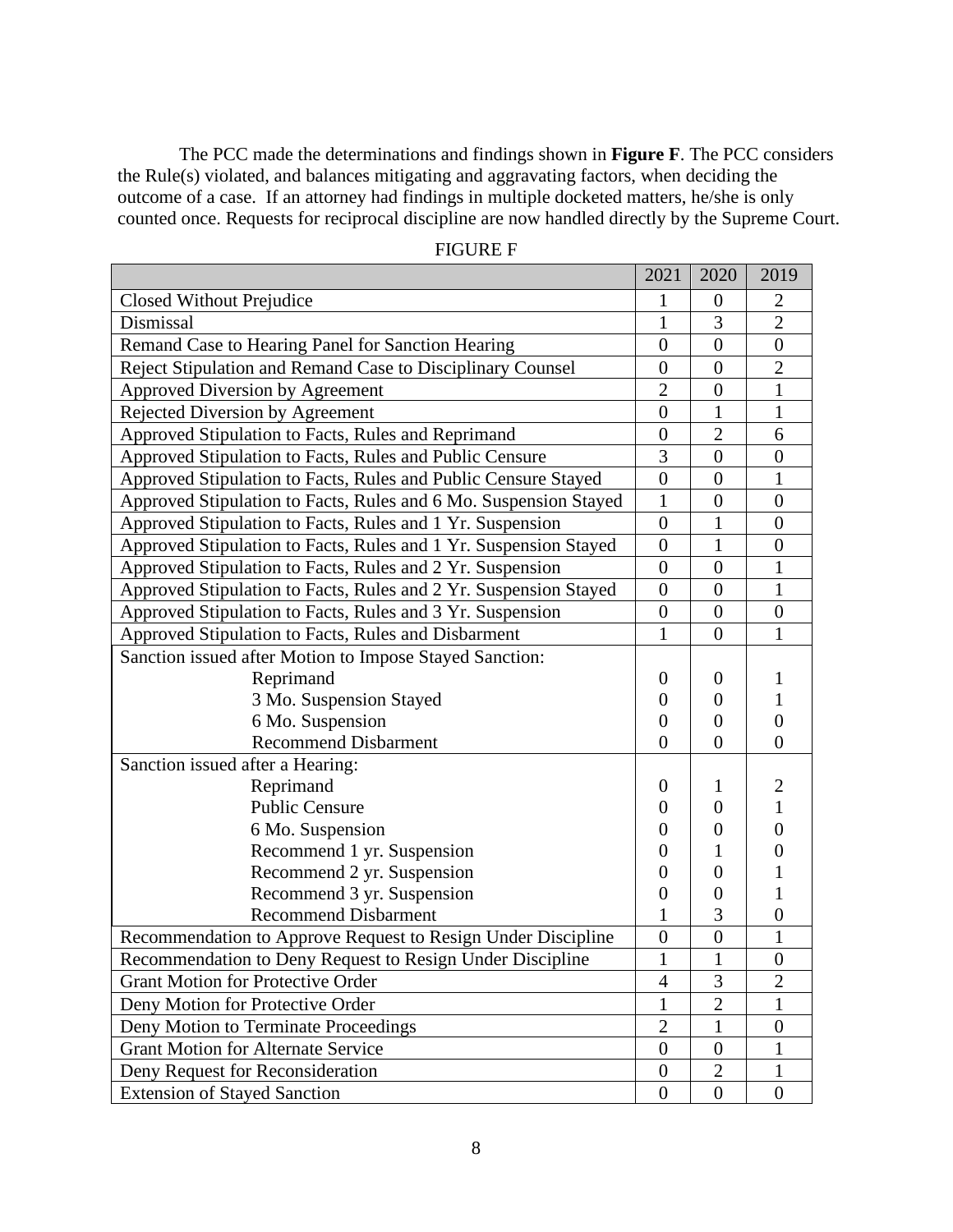|                                                           | 2021 | 2020 | 2019 |
|-----------------------------------------------------------|------|------|------|
| Dismissal\Closed Following Diversion or Monitoring        |      |      |      |
| <b>Annulment Denied</b>                                   |      |      |      |
| <b>Annulment Granted</b>                                  |      |      |      |
| Request for reinstatement forwarded to Hearings Committee |      |      |      |
| Recommendation to approve reinstatement with conditions   |      |      |      |
| <b>Total</b>                                              |      |      |      |

# **IV. OTHER**

When a solo practitioner is disbarred, suspended, incapacitated or dies, the ADO will recommend to the Supreme Court the appointment of an attorney to inventory the solo practitioner's files and IOLTA accounts. The ADO has begun to conduct inventories in-house. In 2021, the ADO was appointed to conduct inventories in six matters. In addition, the ADO continued to inventory the client files in matters in which it was appointed in 2020. In appropriate cases, the ADO may seek to have an outside attorney appointed by the Supreme Court to conduct the inventory. If the Supreme Court appoints an outside attorney, the ADO provides guidance to the appointed attorney on how to conduct the inventory.

Staff attorneys served as faculty in a variety of educational programs in 2021. These programs included New Hampshire Bar Association CLEs: Best Practices for Closing a Law Practice; 15th Annual Ethics CLE; and How NHLAP Works. In addition, ADO staff attorneys served as guest lecturers at the UNH Law School Professional Responsibility classes in the spring and fall semesters. Finally, the ADO also presented a CLE on Common Issues with IOLTA Accounts to the Inns of Court and an ethics CLE for state workers.

The ADO has completed the first of a series of videos of continuing legal education programs, entitled "IOLTA/Trust Account Compliance: The Big Picture." A link to this free onehour CLE program is on the ADO's website. Future videos will address trust accounting and compliance with Rule of Professional Conduct 1.15 and Supreme Court Rule 50.

ADO attorneys are also active in the New Hampshire Bar Association. General Counsel Brian Moushegian serves on the Committee on Cooperation with the Courts. Currently, Disciplinary Counsel Sara Greene sits on the Rules Advisory Committee as the ADO designee. Deputy General Counsel Mark Cornell is on the Committee on Lawyer Referral Services.

### **V. ATTORNEY DISCIPLINE MATTERS AT THE SUPREME COURT**

Pursuant to Supreme Court Rule 37(9), General Counsel must notify the Court when lawyers have been indicted or convicted of serious crimes and may file petitions for interim suspension or disbarment as appropriate in those cases. In 2021, the ADO received one notification that an attorney had been convicted of a serious crime. Four interim suspensions were requested in 2021.